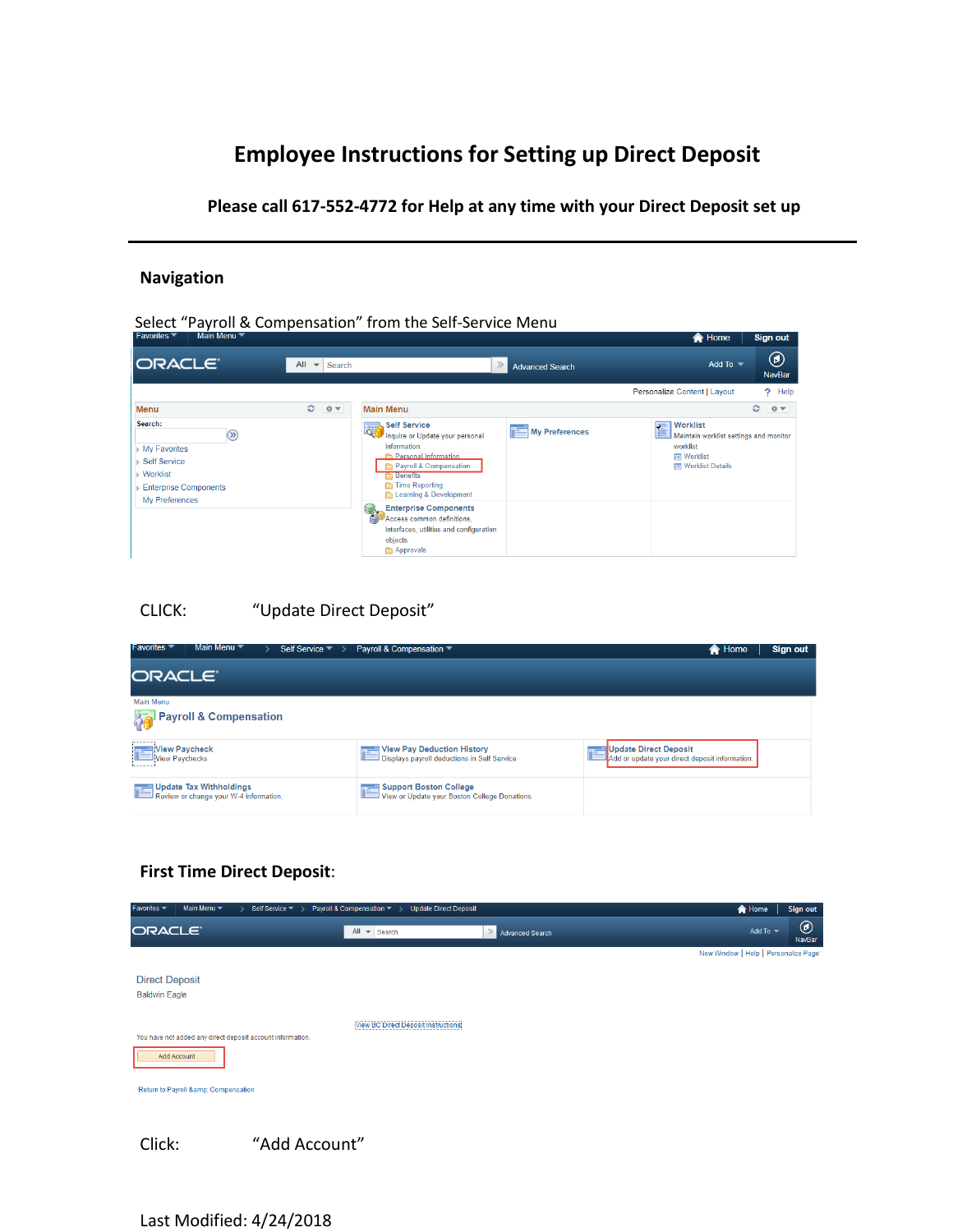| Main Menu =<br>Favorites *                             | Payroll & Compensation ▼ > Update Direct Deposit<br>Self Service <b>*</b> > |                                    | <b>A</b> Home<br>Sign out             |
|--------------------------------------------------------|-----------------------------------------------------------------------------|------------------------------------|---------------------------------------|
| ORACLE <sup>®</sup>                                    | All = Search                                                                | $\mathcal{D}$ .<br>Advanced Search | ◉<br>Add To $\equiv$<br><b>NavBar</b> |
|                                                        |                                                                             |                                    | New Window   Help   Personalize Page  |
| <b>Direct Deposit</b>                                  |                                                                             |                                    |                                       |
| <b>Add Direct Deposit</b>                              |                                                                             |                                    |                                       |
| Baldwin Eagle                                          |                                                                             |                                    |                                       |
| If you have questions please call HRSC (617) 552-4772. |                                                                             |                                    |                                       |
| <b>Your Bank Information</b>                           |                                                                             |                                    |                                       |
| Routing Number                                         | View Check Example                                                          |                                    |                                       |
| <b>Distribution Instructions</b>                       |                                                                             |                                    |                                       |
|                                                        | View BC Direct Deposit Instructions                                         |                                    |                                       |
| Account Number                                         |                                                                             |                                    |                                       |
| Retype Account Number                                  |                                                                             |                                    |                                       |
| "Account Type                                          | $\overline{\phantom{a}}$                                                    |                                    |                                       |
| *Deposit Type                                          | ÷                                                                           |                                    |                                       |
| Amount or Percent                                      |                                                                             |                                    |                                       |
| *Deposit Order                                         | (Example: 1 + First Account Processed)                                      |                                    |                                       |
| Expense Check Direct Deposit?:                         | (it is required that one direct deposit has this checked.)                  |                                    |                                       |
|                                                        |                                                                             |                                    |                                       |
| Submit                                                 |                                                                             |                                    |                                       |
| * Required Field                                       |                                                                             |                                    |                                       |
| Return to Direct Denosit                               |                                                                             |                                    |                                       |

## Supply all requested information

| <b>Routing Number:</b> | The first nine digits at the bottom of your check       |
|------------------------|---------------------------------------------------------|
| <b>Account Number:</b> | The second series of digits at the bottom of your check |
| Account Type:          | Select 'Checking or Savings' from drop down             |
| Deposit Type:          | Select 'Amount' 'Percent' or 'Balance'                  |
| Amount or Percent:     | Enter 'Amount or Percent' value (i.e. \$500.00 or 100%) |
| Deposit Order:         | Enter the priority for this account                     |

\*To Deposit 100% of your Net Pay in one bank account you must use **Balance** as the Deposit Type

Click: "Submit"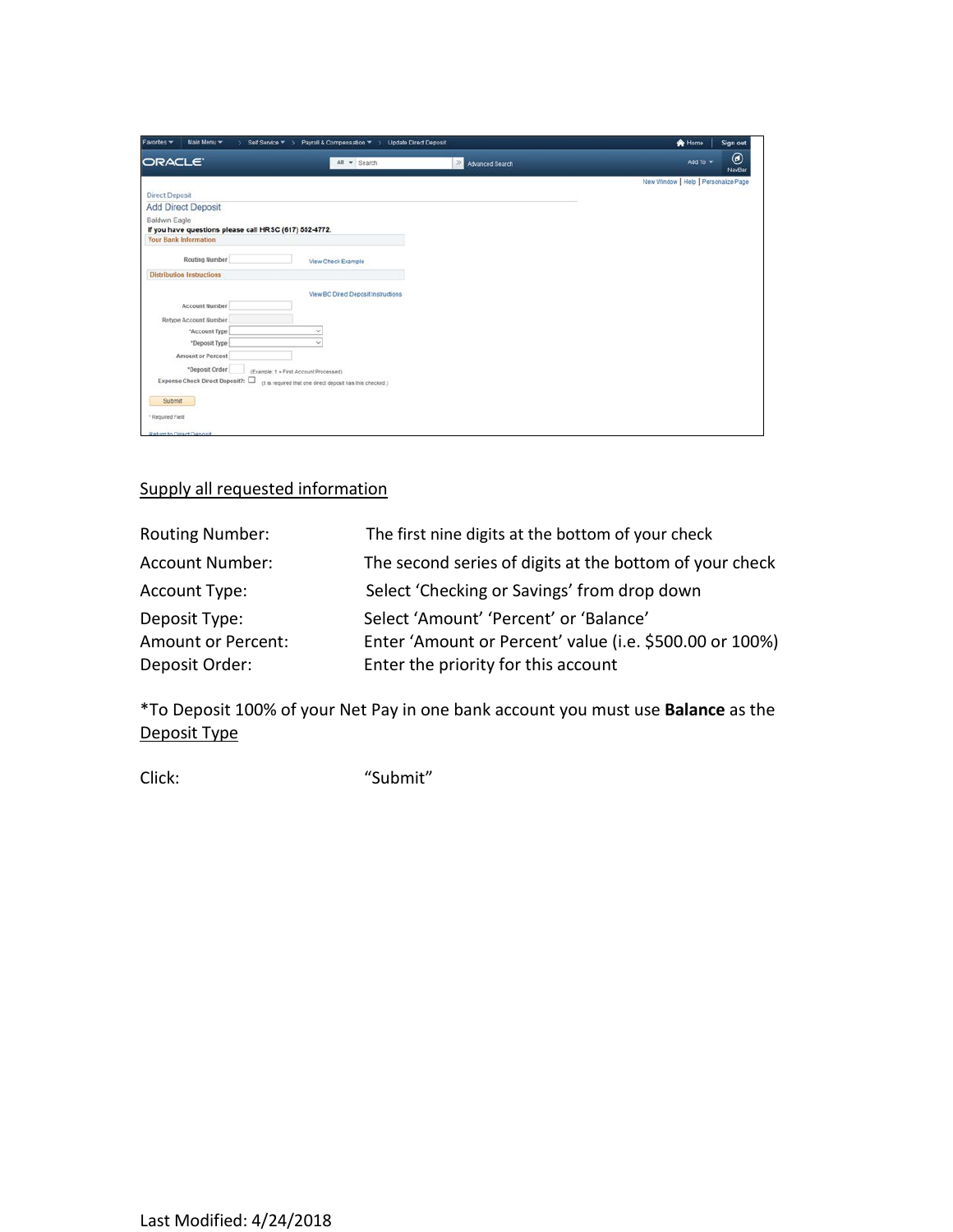### **Direct Deposit Fields Explanation**

#### **Check Example**

The Routing Number and Account Number can be obtained from your check. At the bottom of a check, there are three groups of numbers. The first group contains the nine digit routing number, the second provides the account number, and the third is the check number.

|                    |   |                   | 9999 |
|--------------------|---|-------------------|------|
|                    |   |                   |      |
|                    |   |                   |      |
|                    |   |                   |      |
| 1: 999999999       |   | 1999 999 999 9999 |      |
|                    | 2 |                   |      |
| 1 - Routing Number |   |                   |      |

2 - Account Number

#### **NOTE: Do not enter the check number as part of the Account Number**

#### **Routing Number**

- This is always the first nine digits at the bottom of the check provided from your bank.
- May also be referred to as Transit Number.
- If you are unsure about the number, please check with your bank. An incorrect Routing Number will delay your Direct Deposit enrollment.
- Never use the number on your debit card as the Routing OR Account number.

#### **Account Number**

- This number is typically the second series of numbers at the bottom of the check provided from your bank.
- Do not include the series of numbers that represent the check number. The check number is not part of your account number. See check example.

#### **Account Type**

• Choose Checking or Savings

#### **Deposit Type**

- Choose Amount, Percent or Balance
- If you are entering Direct Deposit information for the first time, you must select Balance for Deposit Type.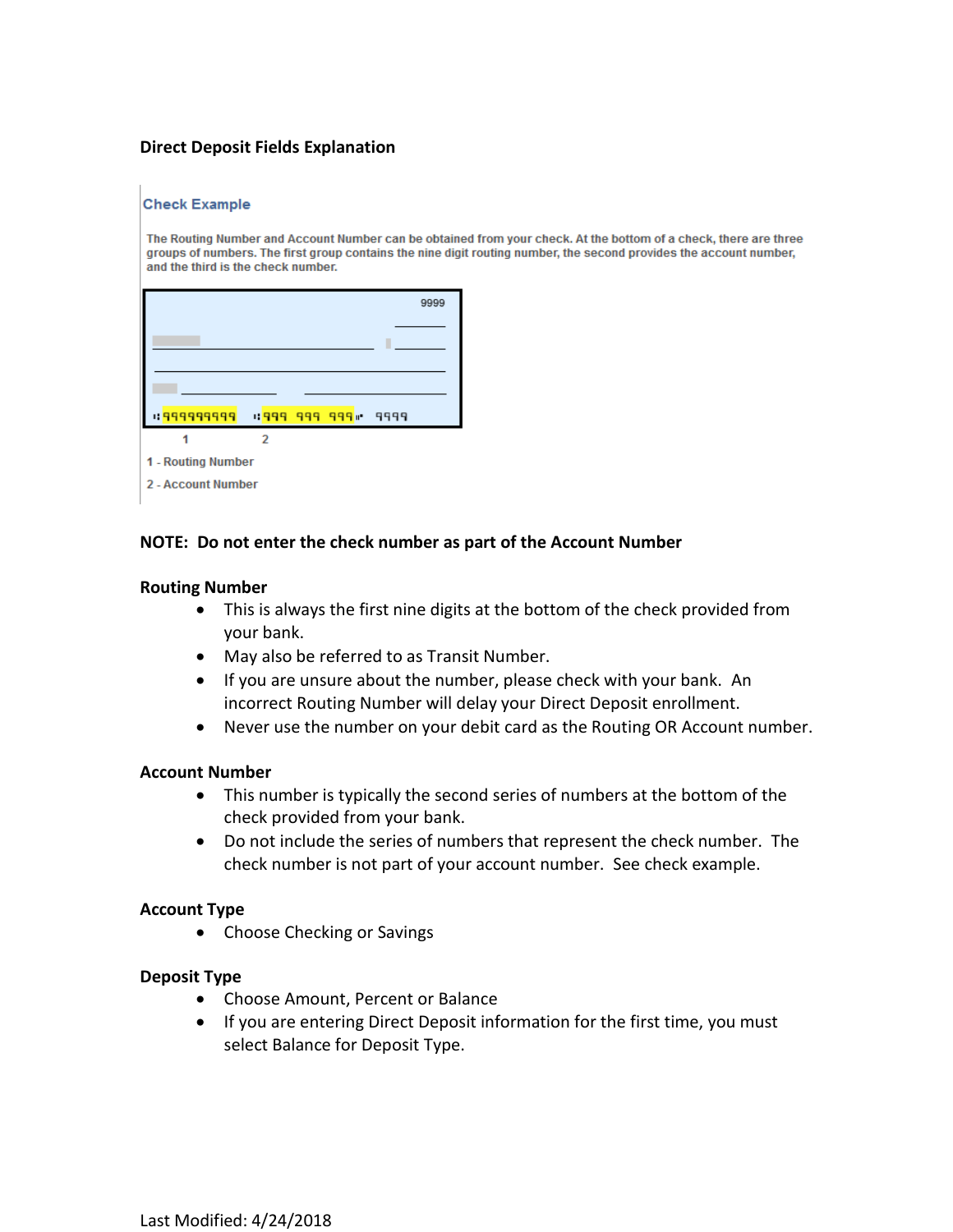#### **Amount or Percent**

- If you chose Amount for Deposit Type then enter the dollar amount you want deposited.
- If you chose Percent for Deposit Type then enter the percentage of your check (less than 100) that you want deposited.
- This field must be blank for Deposit Type Balance

### **Deposit Order**

- Use this field to determine what order you would like deposits made. When using the Balance Deposit Type, the system will automatically assign priority 999 to ensure it is the last deposit processed.
- For Percent and Amount Deposit Types, the lowest deposit order will be the one that is deposited first and so on in the order of priority with any remaining going into the Balance account.

### **Direct Deposit Examples:**

#### A **single** Direct Deposit Account set up

| Favorites *                                   | Main Menu *                                                                                                          | Self Service ▼ > Payroll & Compensation ▼ > |                       |                                           |     | <b>Update Direct Deposit</b> |        |                 | <br><b>A</b> Home                    | Sign out    |
|-----------------------------------------------|----------------------------------------------------------------------------------------------------------------------|---------------------------------------------|-----------------------|-------------------------------------------|-----|------------------------------|--------|-----------------|--------------------------------------|-------------|
| ORACLE <sup>®</sup>                           |                                                                                                                      |                                             |                       | All<br>Search<br>$\mathbf{v}$             |     |                              | $\gg$  | Advanced Search | Add To $\sim$                        | ◉<br>NavBar |
|                                               |                                                                                                                      |                                             |                       |                                           |     |                              |        |                 | New Window   Help   Personalize Page |             |
| <b>Direct Deposit</b><br><b>Baldwin Eagle</b> | Multiple direct deposit changes are not allowed in the same day. As you have already entered a direct deposit change |                                             |                       | View BC Direct Deposit Instructions       |     |                              |        |                 |                                      |             |
|                                               | today, please try again tomorrow.<br><b>Direct Deposit Details</b>                                                   |                                             |                       |                                           |     |                              |        |                 |                                      |             |
| Account<br>Type                               | <b>Routing Number</b>                                                                                                | <b>Account Number</b>                       | Deposit Type          | <b>Amount or Deposit</b><br>Percent Order |     | Edit                         | Remove |                 |                                      |             |
| Checking                                      | 011000138                                                                                                            |                                             | Balance of<br>Net Pay |                                           | 999 | 0                            | ñ      |                 |                                      |             |
| Add Account                                   |                                                                                                                      |                                             |                       |                                           |     |                              |        |                 |                                      |             |

\*\*To deposit 100% of your Net Pay in one bank account you must select **'balance'** as the Deposit Type.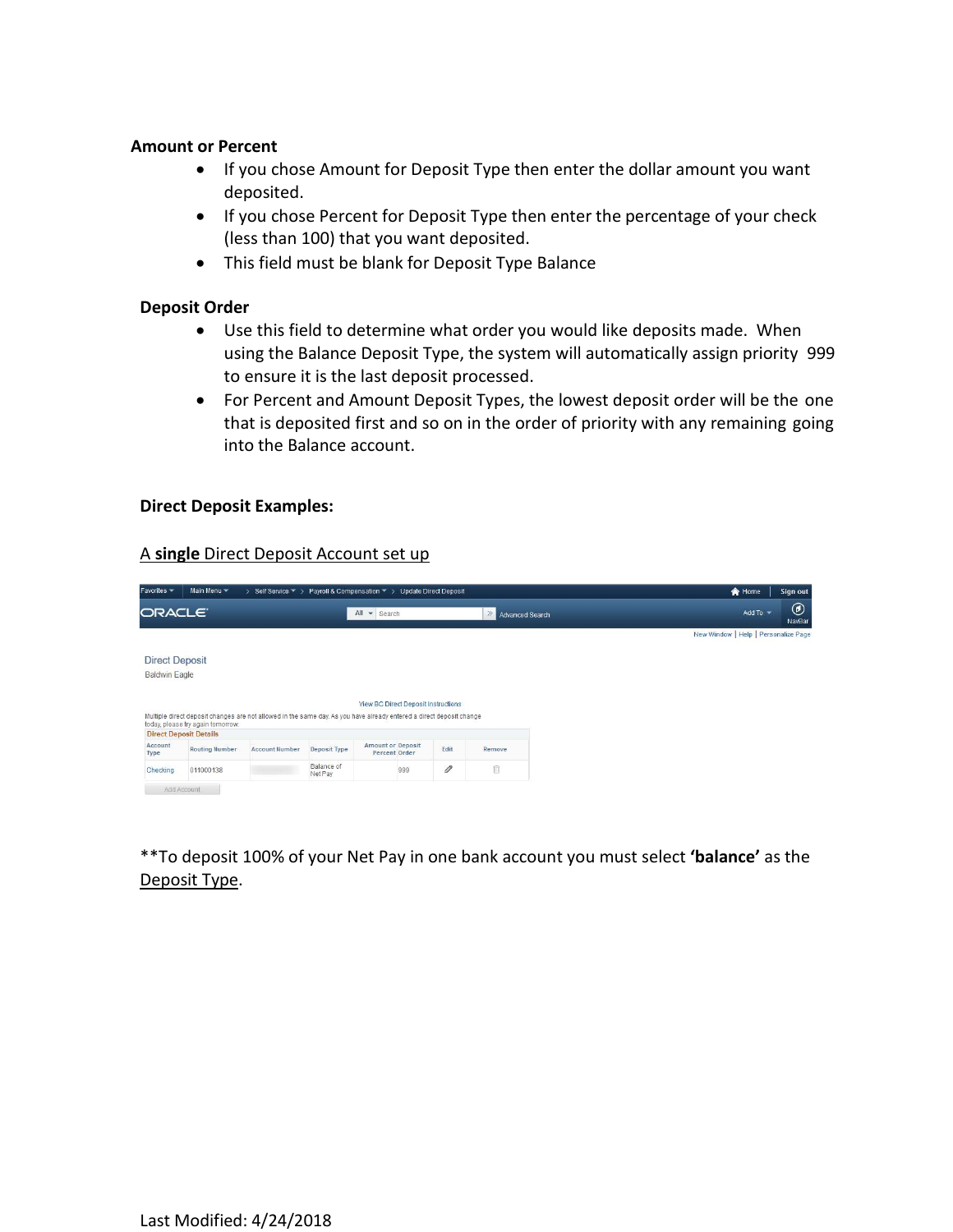## **Multiple** Direct Deposit Accounts

| Favorites *                     | Main Menu *                                            | Self Service ▼ >      |                       | Payroll & Compensation ▼ >                | <b>Update Direct Deposit</b> |                          | <b>合</b> Home<br>Sign out                                |
|---------------------------------|--------------------------------------------------------|-----------------------|-----------------------|-------------------------------------------|------------------------------|--------------------------|----------------------------------------------------------|
| ORACLE <sup>®</sup>             |                                                        |                       |                       | All<br>$\overline{\phantom{a}}$<br>Search |                              | $\gg$<br>Advanced Search | $^{\copyright}$<br>Add To $\blacktriangledown$<br>NavBar |
|                                 |                                                        |                       |                       |                                           |                              |                          | New Window   Help   Personalize Page                     |
| <b>Direct Deposit</b>           |                                                        |                       |                       |                                           |                              |                          |                                                          |
| <b>Baldwin Eagle</b>            |                                                        |                       |                       |                                           |                              |                          |                                                          |
|                                 |                                                        |                       |                       |                                           |                              |                          |                                                          |
|                                 | Review, add or update your direct deposit information. |                       |                       | View BC Direct Deposit Instructions       |                              |                          |                                                          |
|                                 | <b>Direct Deposit Details</b>                          |                       |                       |                                           |                              |                          |                                                          |
| Account<br>Type                 | <b>Routing Number</b>                                  | <b>Account Number</b> | Deposit Type          | <b>Amount or Deposit</b><br>Percent Order | Edit                         | Remove                   |                                                          |
|                                 |                                                        |                       |                       |                                           |                              |                          |                                                          |
|                                 | 011000138                                              |                       | Amount                | \$50.00 1                                 | O                            | 俞                        |                                                          |
|                                 | 011001234                                              |                       | Percent               | 15.00% 2                                  | 0                            | f                        |                                                          |
| Checking<br>Savings<br>Checking | 011000138                                              |                       | Balance of<br>Net Pay | 999                                       | 0                            | û                        |                                                          |

Click "Add Account" button to add additional Direct Deposit Accounts

Multiple Direct Deposit Accounts information:

- You may enter up to 9 direct deposit accounts
- You must choose one account with the Deposit Type of **Balance**

**Balance** is the remainder of net pay deposited to an account after the designated amounts and/or percentage values have been deposited to the specified bank accounts amounts and/or percentage values have been deposited to the specified bank accounts.

### **Add, Update or Change Existing Direct Deposit**

### **Adding an Account**



To add an account, click on the "Add Account" button located at the bottom of your current account list. This will open the Add Direct Deposit Page.

Supply all requested Direct Deposit information:

Routing Number Account Number Account Type Deposit Type Amount or Percent Deposit Order

Click: "Submit"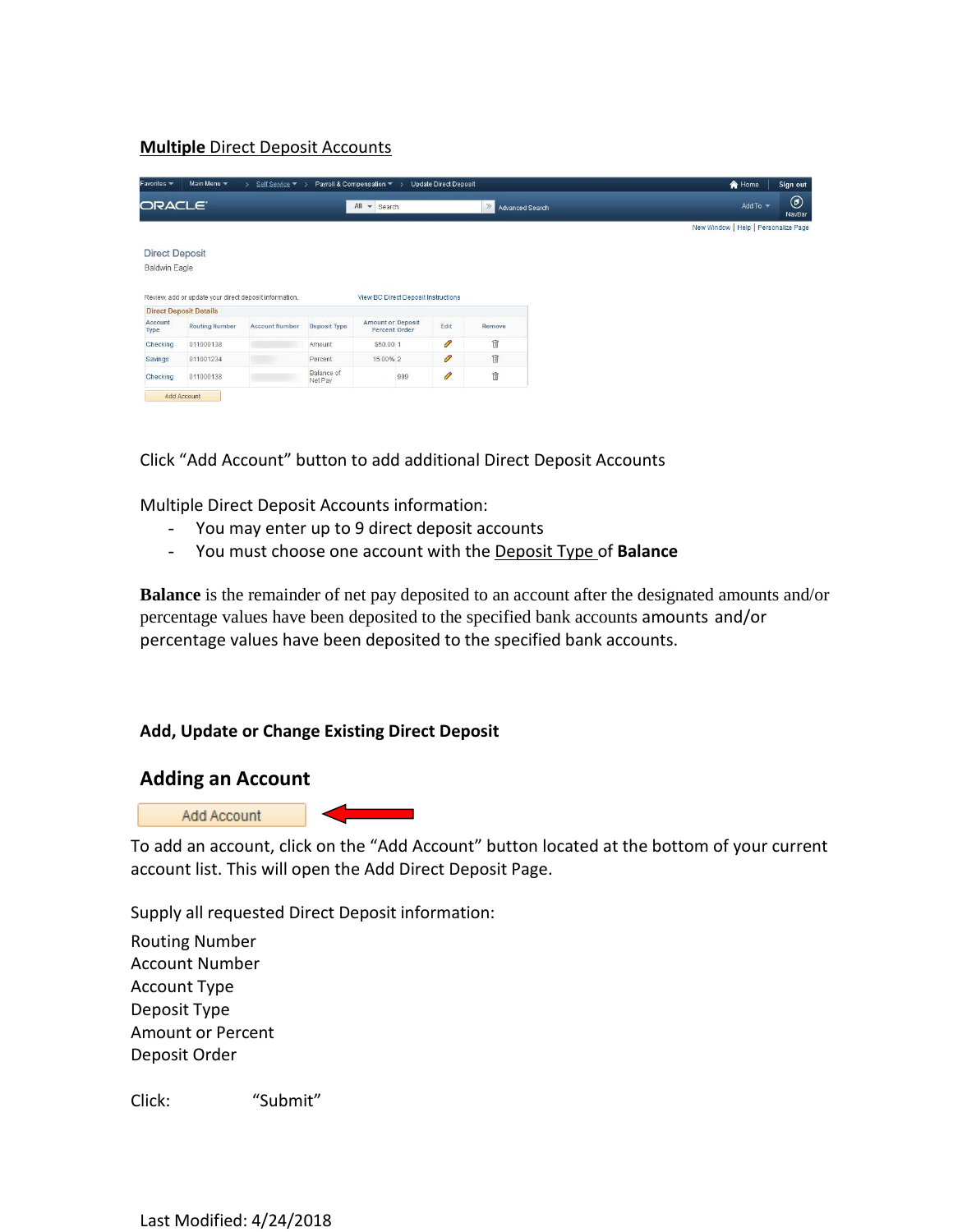## **Editing/Updating a Direct Deposit Entry**

To Edit or Update an existing Direct Deposit entry, click on the Pencil button located to the right of the account line you wish to edit or update.

| Favorites $\blacktriangledown$                | Main Menu $\blacktriangledown$                         | Self Service $\blacktriangledown$ > |                              | Payroll & Compensation ▼ >                 |     | <b>Update Direct Deposit</b> |                          |
|-----------------------------------------------|--------------------------------------------------------|-------------------------------------|------------------------------|--------------------------------------------|-----|------------------------------|--------------------------|
| ORACLE <sup>®</sup>                           |                                                        |                                     |                              | All<br>Search<br>$\overline{\phantom{a}}$  |     |                              | $\gg$<br>Advanced Search |
|                                               |                                                        |                                     |                              |                                            |     |                              |                          |
| <b>Direct Deposit</b><br><b>Baldwin Eagle</b> | Review, add or update your direct deposit information. |                                     |                              | <b>View BC Direct Deposit Instructions</b> |     |                              |                          |
| <b>Direct Deposit Details</b>                 |                                                        |                                     |                              |                                            |     |                              |                          |
| Account<br><b>Type</b>                        | <b>Routing Number</b>                                  | <b>Account Number</b>               | <b>Deposit Type</b>          | <b>Amount or Deposit</b><br>Percent Order  |     | Edit                         | Remove                   |
| Checking                                      | 011000138                                              | 000080695699                        | Amount                       | \$50.00 1                                  |     | O                            | 自                        |
| Savings                                       | 011001234                                              | 701270                              | Percent                      | 15,00% 2                                   |     | $\mathscr{O}$                | 自                        |
| Checking                                      | 011000138                                              | 000080695697                        | <b>Balance of</b><br>Net Pay |                                            | 999 | $\mathscr{P}$                | î                        |
|                                               | Add Account                                            |                                     |                              |                                            |     |                              |                          |

### Edits are allowed for Deposit Types: **Amount** or **Percent**

You can:

- Change the amount or percentage you contribute
- Change the Routing Number
- Change the Account Number
- Change the Account Type **NOTE: You cannot change the Deposit Type to Balance if you have another account entry with Deposit Type Balance**
- Change the Deposit Priority **NOTE: Priority of 999 cannot be used for Deposit Type Account or Percent**

#### Edits allowed for Deposit Type **Balance**

- Change the Routing Number
- Change the Account Number
- Change the Account Type **Note: Deposit Type and Priority cannot be changed for the Direct Deposit Balance row**

**'Remember'** there must always be one line with the Deposit Type of **Balance**